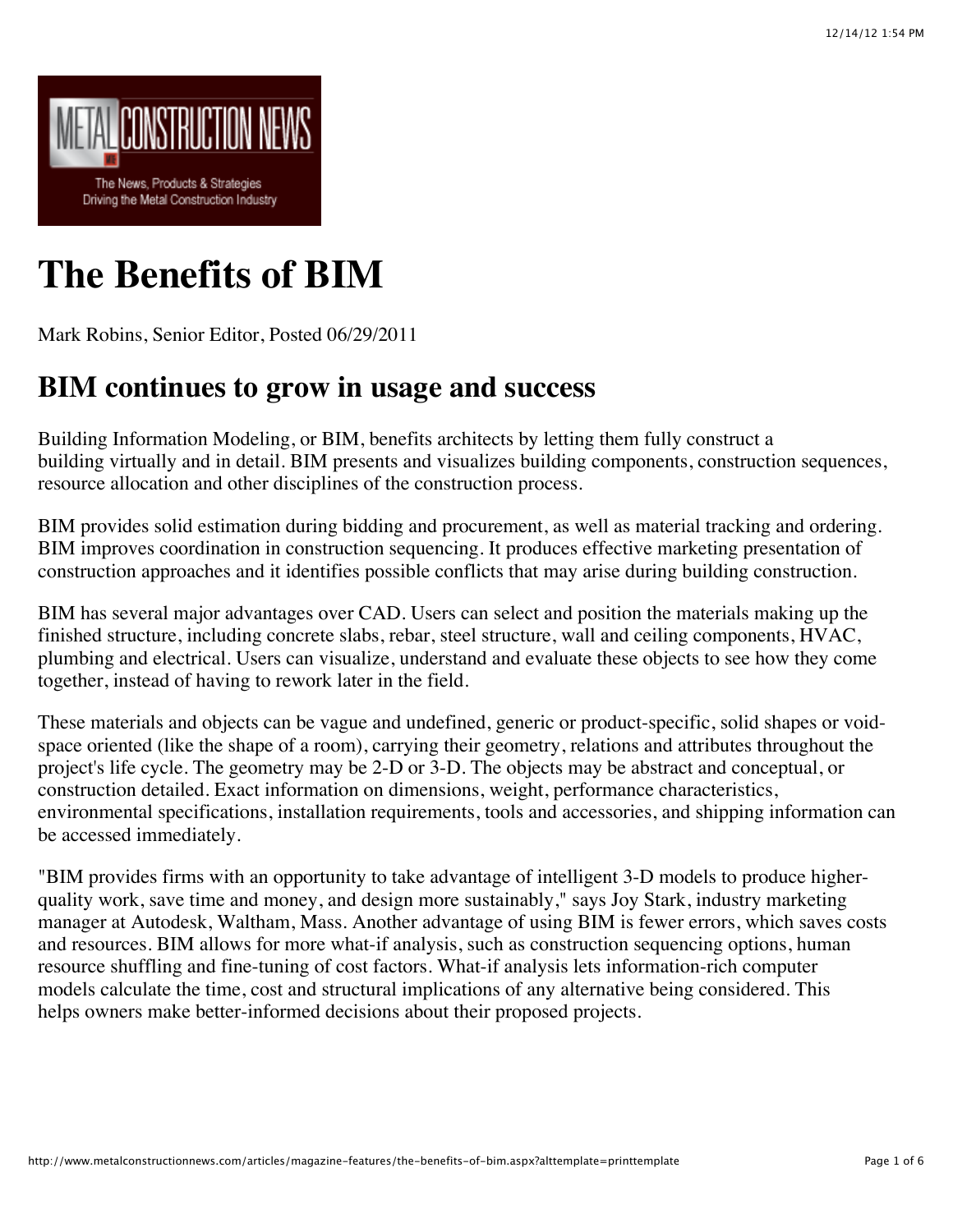

#### **More than a software solution**

BIM is a process and a way of working, more than just a particular piece of software. "We always talk about building information modeling-the activity-rather than the building information model," says Huw Roberts, global marketing director at Bentley Systems International, Exton, Pa. "The main reason for that is there will never be any software or data format everyone on the project will use, nor will there be one that has every piece of information you want about the project in one format."

There are specific models for each of the multiple disciplines and different roles participants have on a construction project. "You may have an architectural model, a structural model and a building skin model, all done by consultants working in different firms, on different software," Roberts says. "You can have a lot of information like product specification sheets, cut sheets, submittals, shop drawings and other information you model and interact with through the project like PDFs, Microsoft Word documents, Excel Spreadsheets, Web pages and databases. The ability to tie it all together and link everything (all those activities) and different tools and formats is where the real value starts to come into anyone in that project or enterprise."

BIM's coordinated set of 3-D models, sections, plans and details show the same thing with the same design. When changes are made, everything changes and all users are in sync. BIM users can take a coordinated set of information straight through from design, to procurement, to fabrication and ultimately see that information in the field as it is installed. When drawings are not in sync, errors occur. When a problem occurs in a virtual environment that is in sync, it can be fixed quickly and often early, without having to pay for it in the field.

"Users can do clash detection and coordination to spot and correct problems before they lead to costly delays and rework," says Don Henrich, executive vice president and co-founder of Vico Software, Salem, Mass. "Users also can determine the optimal locations for your sequencing, make product cost- and resource-loaded schedules and manage the project on-site."

With BIM the general contractor can put together a means-and-methods model, and the subcontractors can develop a fabrication-level model. "To keep the building and design phases moving forward smoothly, general contractors should consider coordinating the efforts and ideas of all the subcontractors," says Robert Warr, P.E., director of engineering services at ClarkDietrich Engineering Services, Atlanta. "By collaborating up front and including the input of the framing contractors, clashes can be avoided and solutions identified quickly. The data from all the subcontractors can turn the BIM model into a high-quality document for the owner and architect. In the future, the owner can take that coordinated BIM model to keep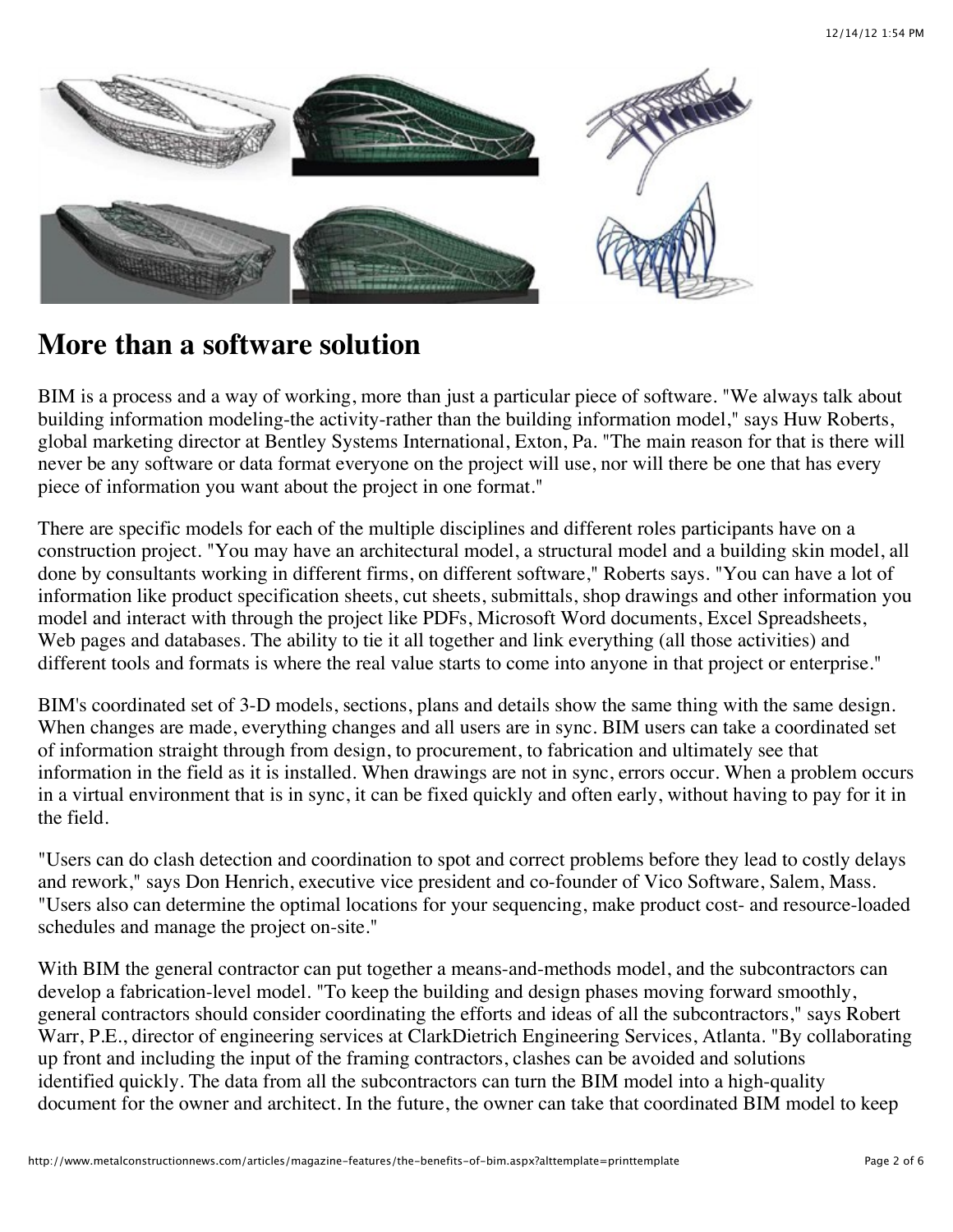updated on renovations, materials and life cycle costs."

In addition to linking everything to everybody throughout the design and construction process, another BIM advantage is additional information can be attached to each image within the electronic file. "This information provides the user with valuable information about the performance capabilities of the image, such as fire rating, sound ratings, and limiting height in the case of partitions," says Terry Westerman, vice president of marketing at ClarkDietrich Engineering, West Chester, Ohio. "It also provides information important to the ongoing performance of the building, such as LEED information and service maintenance information."

Better communication and additional information can assist manufacturers too. "As a manufacturer, we want to be able to provide architects with high-quality, usable BIM objects of our products," says Angela Arndt, marketing manager at Metal-Era Inc., Waukesha, Wis. "Learning about best practices, what architects want in a BIM object and how best to deliver it has taken some time and continues to be an ongoing process. It's important for manufacturers and designers to share ideas and work together as this technology continues to evolve."

\*Image Source: Tocci Building Co.



## **15-year history**

The more current and accessible construction details and information are to those who need it, the more efficient the building process is. Exchanging information between architects, engineers and construction disciplines is not new, however, the mechanism in which they exchange information is. Blueprints replaced rough sketches and 3-D computer modeling replaced artist renderings. Drafting, modeling, paper-based and digital-exchange standards have evolved improving communication between author and user.

BIM originated 30 years ago in the manufacturing and aerospace industries. It was introduced to the construction industry approximately 15 years ago to distinguish emerging, information-rich, architectural 3-D modeling from the traditional, mostly paper-based 2-D drawings. Early building drawings were viewed as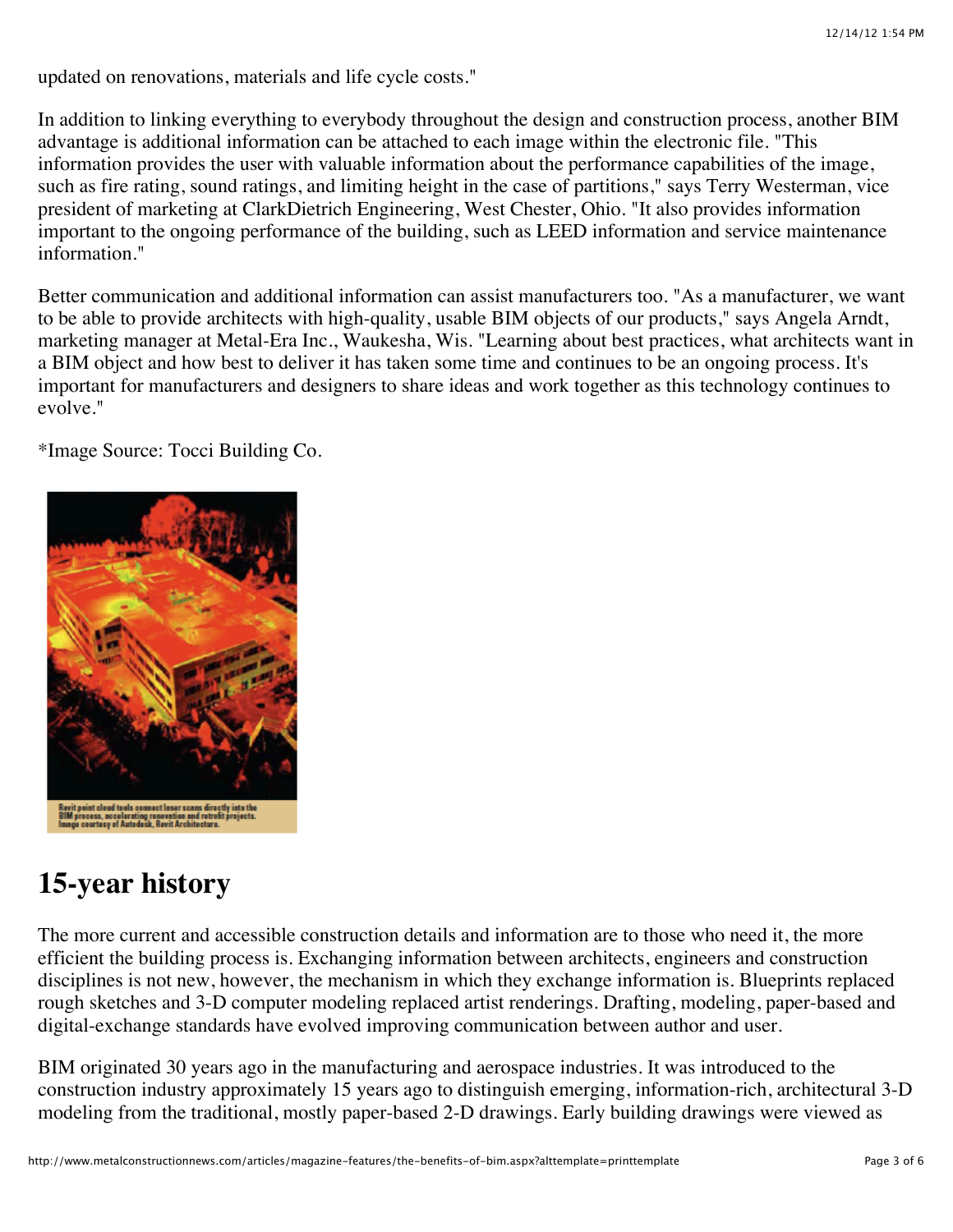contracts that would then be assessed by building codes and were even held responsible to manage the facility afterward.

But drawings have always had their limitations. They require multiple views to depict a 3-D object in adequate detail for construction. This makes them highly redundant and prone to errors. They are stored as lines, arcs and text annotations only interpretable by some people; drawings cannot be fully interpreted by computers. Paper drawings support craft-based practices.

Modeling questions have always surfaced regarding building design. "In the earliest days of computer aided design-the late 1960s-should the goal be to model drawings, or model the product?" asks Chuck Eastman, one of the founders of BIM, director of the Digital Building Laboratory and professor of architecture and computing at Georgia Tech University in Atlanta.

"The question was the same for mechanical, electrical, shipbuilding and construction," he adds. "Quickly, most industries realized the benefits of modeling the product, whether the product was a car, airplane, machine or electronics. While there were major industries that saw the benefit in modeling the product and were prepared to invest to make it practical, there were no such industries in construction. Construction did not invest in information technology."

### **Gaining acceptance**



Despite its advantages, BIM has indeed been slow to take hold in the construction industry. It is still a relatively new technology in an industry typically reluctant to adopt change. "The technology has been available for over a decade," Eastman says. "The lack was market presence. Construction people do not make strategic bets on information technology."

Geoff Stone, owner of Metalforming Inc., Peachtree City, Ga., agrees saying: "Unfortunately, the roofing and metal construction industries haven't really adopted CAD/CAM. It's been in every other industry for 30 years but it's never come to the roofing industry. Nothing has happened to make roofers more productive. Here's an interesting statistic from the Georgia Tech University's digital building lab. Over the last 20 years, manufacturing productivity in America has increased by 220 percent, but building construction productivity has gone down 20 percent. This is because of building complexity and the lack of skilled workers. We are trying to get that productivity back, that's what BIM is about. An ultimate goal of BIM is to do digital fabrication of building parts right from the BIM file."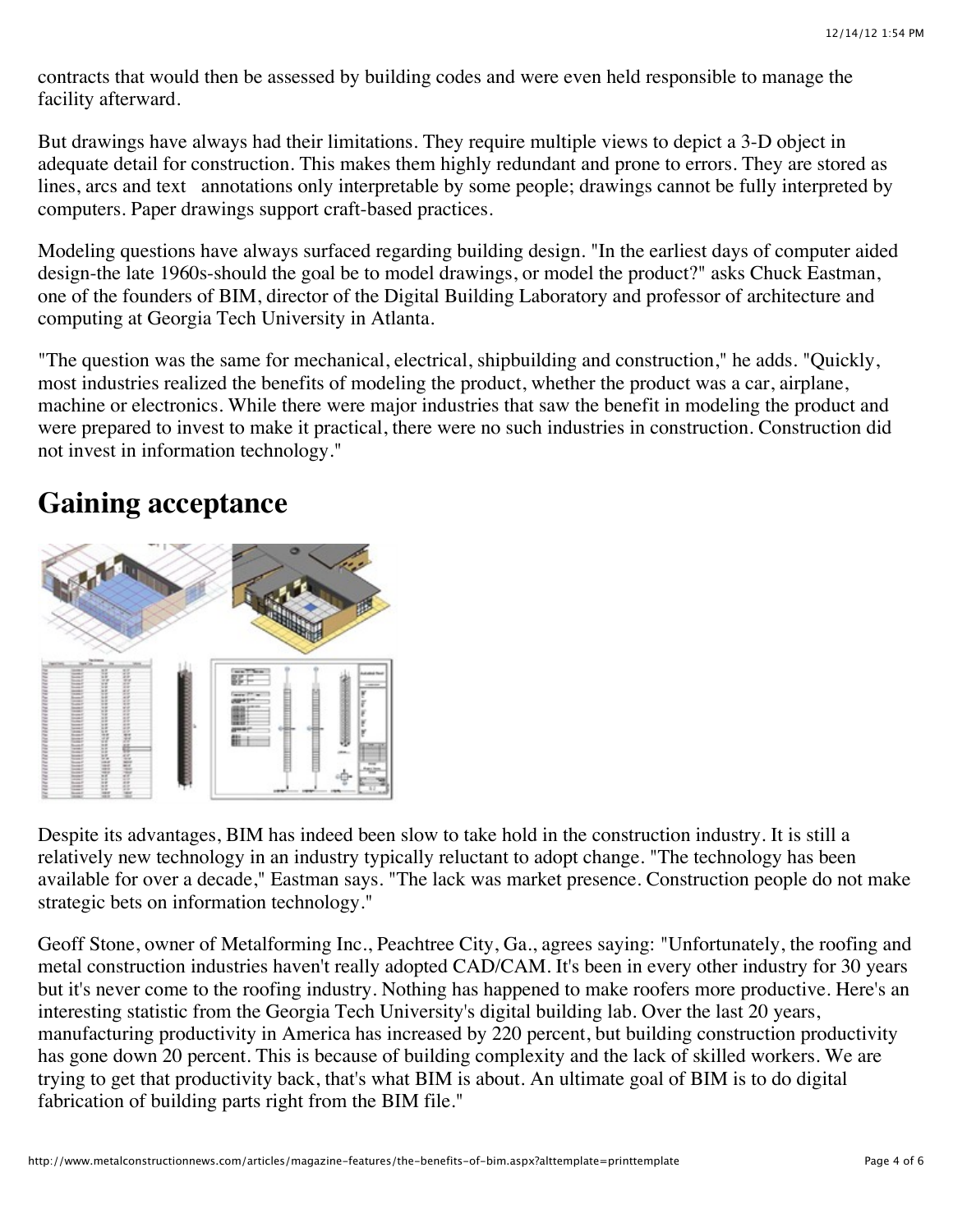Contributing to its slow growth, is the fact that BIM has gained a reputation for being suited more for large architectural firms working on mega-projects, instead of smaller firms with less complex projects. "Small firms have little time or overhead to invest in anything more than current work," Eastman says. "However, if they can make the investment, BIM provides advantages to small organizations as well as large ones. Large firms have fiefdoms and drafting crews. They are often hard to change." Smaller firms can potentially outsource any required model construction to BIM consultants.

Large construction firms were early adopters of BIM. They have the skill sets and resources to take the risk and try new software. With a large project, if a company can save one percent, that's a lot of time and money on a large project. The payoff is bigger and the incentive is greater for larger companies.

"More and more smaller firms are implementing BIM because large firms have paved the way, there is a comfort level there," Roberts says. "The large firms established best practices and gave guidance back to software vendors. With BIM, there has been a 25 percent reduction in workforce, projects are being completed twice as fast, and often there are no change orders. And many firms used to have 20 percent of their budget reserved for change orders. The payoffs in time, quality and money are proven to have pretty high percentages. Even saving 20 to 30 percent on a small budget is pretty attractive, even to a fiveman architectural team."

Roberts suggests firms-both big and small-migrating to BIM should ramp up to its usage, find areas where they can get the most benefits quickly and add its tools in incremental ways. "Those who try to do everything that BIM can do too fast, invariably bite off more than they can chew and get in trouble," he says. "BIM is giving you revolutionary new benefits, but you need to take an evolutionary path to get there."

According to a McGraw-Hill SmartMarket Report titled "The Business Value of BIM," about 50 percent of architecture, construction and fabrication firms say they are using BIM. According to the report, approximately 98 percent of BIM users say BIM capability is having an impact on their companies winning new work. Henrich agrees with the report and has witnessed an increased flow of inquiries and orders from not only North America but also South Africa, Portugal, Sweden, Finland, Panama, Australia, Malaysia and Japan.

Eastman sees a growing number of owners requiring BIM on their projects because they believe the results are more cost effective and higher quality. "BIM will change the means and methods in all aspects of the construction industry," he predicts. "It also affects many aspects of fabrication, especially made-to-order products."

Roberts says the second and third "BIM waves" are already underway. "A year ago it would have been a question of when firms were going to do it, now it's a question of how they are going to do it," he says. "Nobody is doing drafting or surface 3-D modeling for rendering anymore. Everybody wants to do a virtual model of some sort."

Even the United States government is acknowledging the benefits of BIM. "People are only just now beginning to talk about BIM, because the government is requiring it and government buildings are the only buildings being built," Stone says. "We have a lot of users who are using BIM, but only in conjunction with estimation software. And they are the ones reporting a 25 to 30 percent savings on cut-up architectural roofs."

BIM's growth and acceptance can also be traced to better and more diversified BIM product offerings. There are very good product solutions for either a single, simple task or for automating a big chunk of the